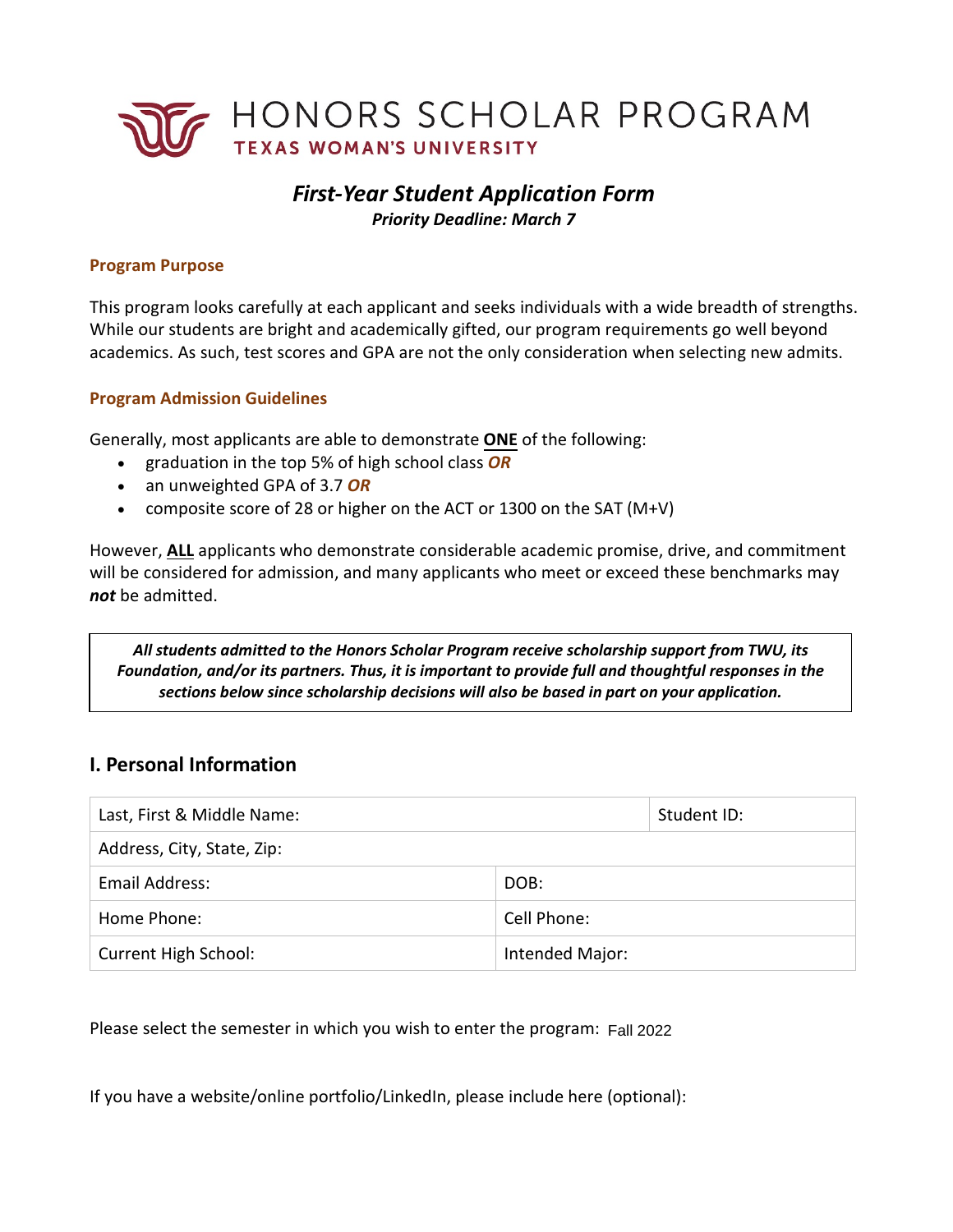## **II. Academic and Extracurricular**

 accomplishments. Under "Area" please indicate *academic, extracurricular, service, or athletic*. A. List your *most significant* academic, extracurricular, volunteer service, athletic distinctions or

| Area | Type of Achievement, Award, or Position Held | Year |
|------|----------------------------------------------|------|
|      |                                              |      |
|      |                                              |      |
|      |                                              |      |
|      |                                              |      |
|      |                                              |      |

- B. From these examples, which one was most significant and impactful for you and why? (50 words)
- C. List all college credits you have earned or will have earned by the time you would start the honors program at TWU.

| Course | Type of Credit (Dual, AP, IB) | Number of Hours Earned |
|--------|-------------------------------|------------------------|
|        |                               |                        |
|        |                               |                        |
|        |                               |                        |
|        |                               |                        |
|        |                               |                        |
|        |                               |                        |
|        |                               |                        |
|        |                               |                        |
|        |                               |                        |
|        |                               |                        |

 *If your credits exceed the table above, please attach an additional breakdown of the remaining courses and credits you anticipate completing. Preference is given to applicants who will have NO MORE than 21 hours of credit toward the core curriculum requirements and NO MORE than 30 hours of college credit overall at the time of enrollment. Students who exceed these guidelines by the time of matriculation will have their offer of admission rescinded.*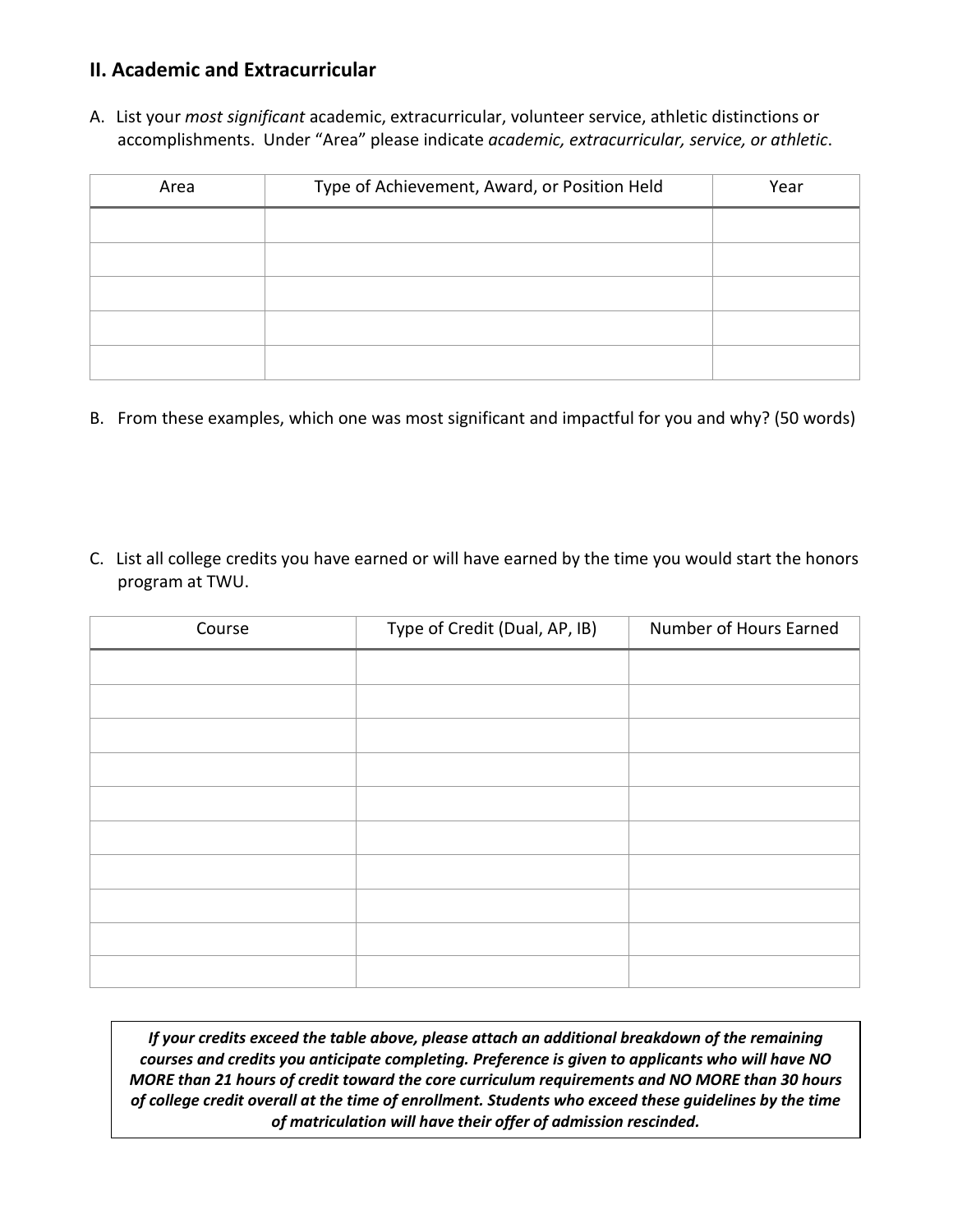## **III. Your Interests and Experiences**

A. How interested are you in doing the following in college or sometime during your lifetime? Use the following scale: 5 = Definitely! 4 = Very possible. 3 = Never considered it. 2 = Probably not. 1 = No way!

| <b>Interest</b>                         | 5 | 4 | 3 |  |
|-----------------------------------------|---|---|---|--|
| Trying new or exotic foods              |   |   |   |  |
| Visiting museums                        |   |   |   |  |
| Attending plays or musicals             |   |   |   |  |
| Traveling or study abroad               |   |   |   |  |
| Learning a new language                 |   |   |   |  |
| Humanitarian or mission work            |   |   |   |  |
| Working with animals                    |   |   |   |  |
| Mentoring younger students              |   |   |   |  |
| Playing intramural sports               |   |   |   |  |
| Working for a nonprofit                 |   |   |   |  |
| Becoming a good cook                    |   |   |   |  |
| Becoming a leader in an organization    |   |   |   |  |
| Pursuing an internship                  |   |   |   |  |
| Reading a non-fiction book for pleasure |   |   |   |  |
| Taking a college course just for fun    |   |   |   |  |

- B. What other interests or passions of yours would you include on this list? (50 words)
- C. From the list of interests and experiences (including your additions in B), which is most significant for you? What motivates you to pursue that interest? (75 words)
- D. Describe a time in your life when you pursued an interest, topic, or experience (not related to academic/career goals or pay) that you dedicated significant time and effort to and how you persisted through that process. Why did you dedicate yourself to it? What sacrifices, changes, and challenges did you face? (100 words)